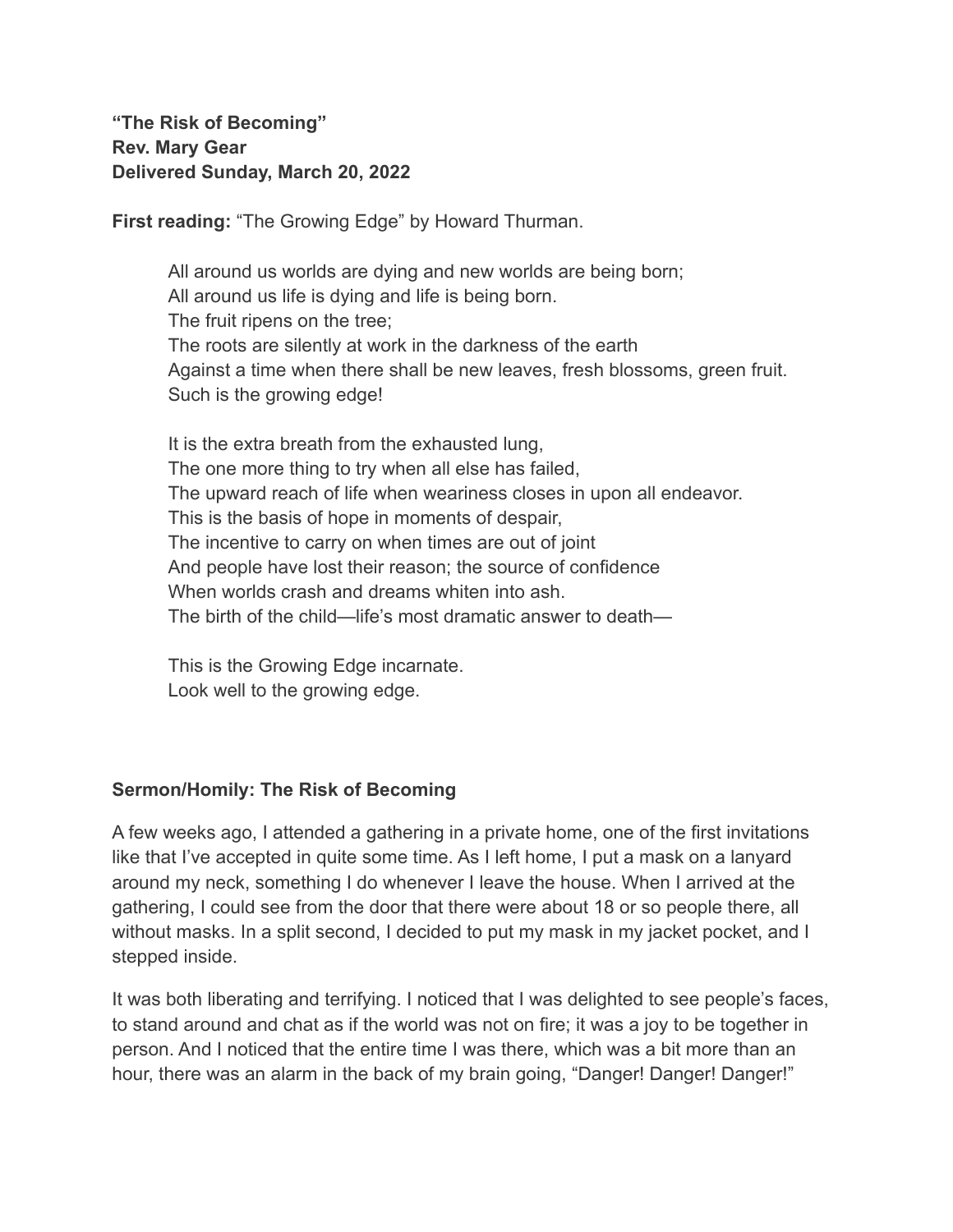Let's just pause a moment. How are you doing right now? How is your body? Your brain?

Your "danger, danger" alarm may have been triggered by hearing the story of my experience. My apologies if so. Take a breath and remember to breathe.

We humans all have that alarm in the back of our heads, it's the amygdala, the small organ in our brain that helps us process emotions, especially fear and pleasure. It's part of the limbic system that helps us respond to danger and avoid pain. It's part of our survival brain that prompts the automatic response to fight, freeze or flee in the face of danger.

In the doorway to that gathering, my survival brain was telling me "Danger! Leave. Right now!" And, that alarm didn't stop when I left the gathering. It continued through that day and for several days after. During that time, I paused to breathe and re-engage my thinking brain, telling myself that chances were that I was fine.

Stress serves a purpose: the stress response helps us stay safe. Our brains notice a threat and prompt us to respond. Back in our cave-dwelling days when humans were in danger from predators, it helped us survive. We would face the threat, then fight or flee, or do whatever we needed to resolve the threat, and then it would be done, our bodies and minds returning to a calm state. The problem with modern day stressors is that they don't end or resolve, our stress is chronic, and wow, has it been lately. We stay under continual stress, so our bodies and minds don't know that we are safe, even when we are.

For two years, our brains have been shouting "Danger! Danger! Danger!" No wonder we are exhausted and burned out. We've been living with a high level of chronic stress and uncertainty for quite some time. Not one of us is our best selves right now.

In order to remind our bodies, minds and spirits that we are safe, we must intentionally end the stress cycle and reset our brains. We can do that with practices like moving our bodies, crying, breathing, laughing, getting affection like a hug from a friend, and being creative-sing, draw, cook. It is not by accident that I invite us to breathe together in worship, in spiritual practices, and in meetings; I need that pause as much as anyone else. We have to develop practices that calm our brains and bodies, reminding us that we are safe.

So, it might seem odd that I am going to talk about risk at a time like this. Don't we already have enough risk in our lives? And yet, as I've reflected on this month's spiritual theme of "become" I keep coming back to the idea of risk. In order to "become," what we say is our OUUC mission in this world, in order to become, we have to take risks.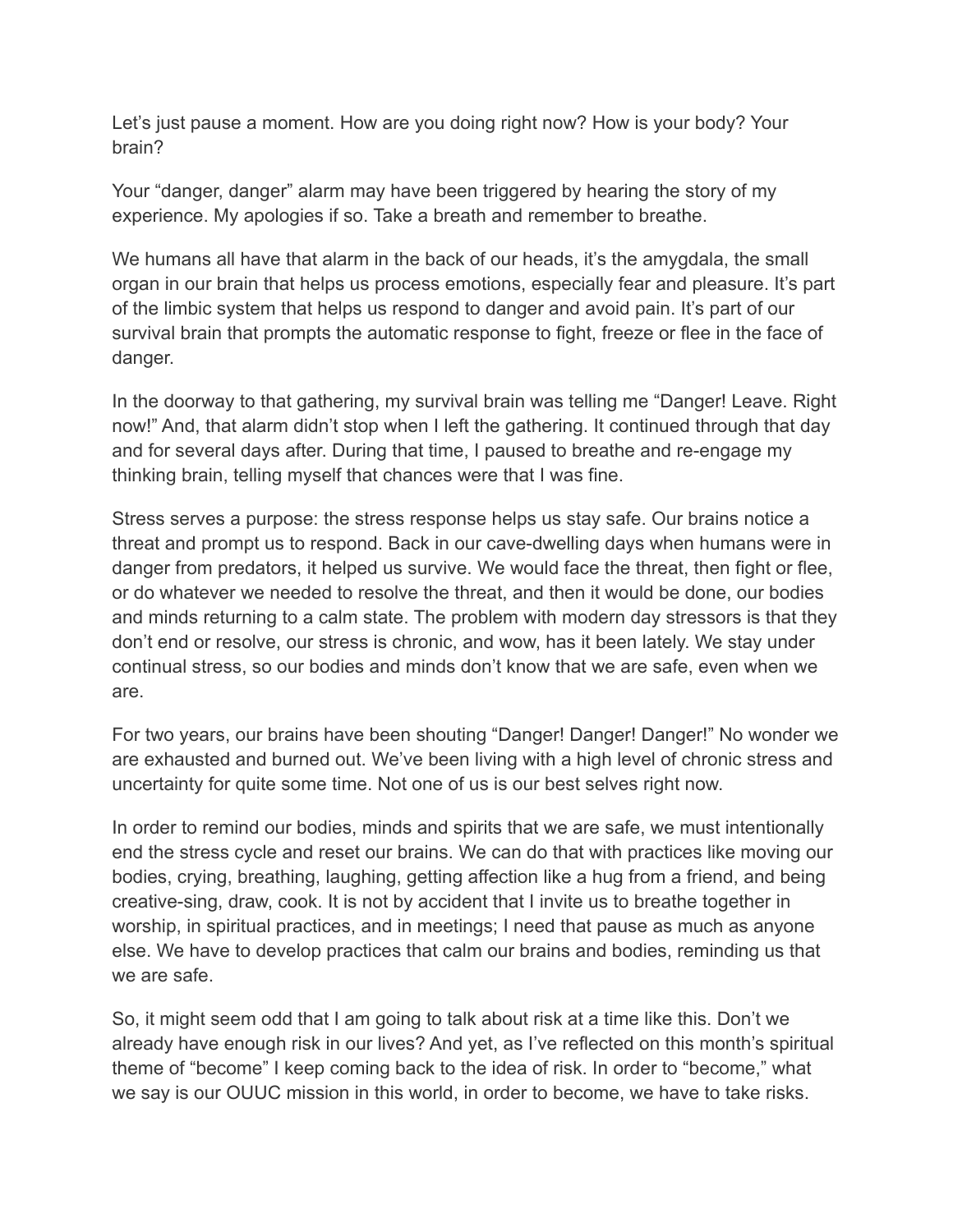Becoming implies movement, growth, change, even transformation. Becoming means exploring our growing edges, as Howard Thurman names them, the places where we are challenged, where we think we've reached our limit and we move ahead anyway. To become means to risk.

And so, I wonder if we might engage our thinking brains and consider risk differently. While our survival brains rightly want us to be safe, our thinking brains know that perhaps the best we can do is "safer." We know that we take risks every day, even when we're not in a pandemic. We drive cars, we use electricity, we use cell phones, sometimes while walking, I hope not while driving. The world that we live in has dangers; it always has. To live is to risk.

Maybe what we need is an ethic of risk, a set of moral principles that helps us make good decisions given the reality of risk.

This idea was developed by Unitarian Universalist theologian Dr. Sharon Welch in her book, The Feminist Ethic of Risk. Welch developed her theology of risk in response to her experience in the feminist movement, observing that anyone who engages in social justice work does so with an incomplete understanding of the situation and no guarantee of or control over the outcome. Whenever we do justice work, we take a risk because we never have all the information we want to help us strategize, and it is impossible to guarantee success. Welch asks, "How does a movement persist in the face of partial victories and continued defeats?"

Welch sought to address what she named "middle class despair." Her's is a question for our time, and not just for a justice movement. How do we as a people persist in a time that feels precarious, where the victories are few and fleeting, and the defeats are many? Whether we're thinking of the pandemic or the fragility of democracy here and around the world, or the climate crisis, or racial injustice that continues century after century, how do we remain engaged and not turn away from the enormity of it all? How do we take the next best step? How do we sustain hope?

Welch's answer is to develop an ethic of risk: responsible action grounded in community with a willingness to take strategic risks. Welch lays out a theology that calls on us to risk taking a step toward our goal, letting go of outcomes and holding on to possibilities. Embracing what is possible, keeping the ideal, the dream, instead of clinging to an outcome that we can't control.

It is easiest for our brains to think of the risks of becoming who we truly are, of becoming different than we have been. We might lose friends. It might be uncomfortable. It might feel unsafe.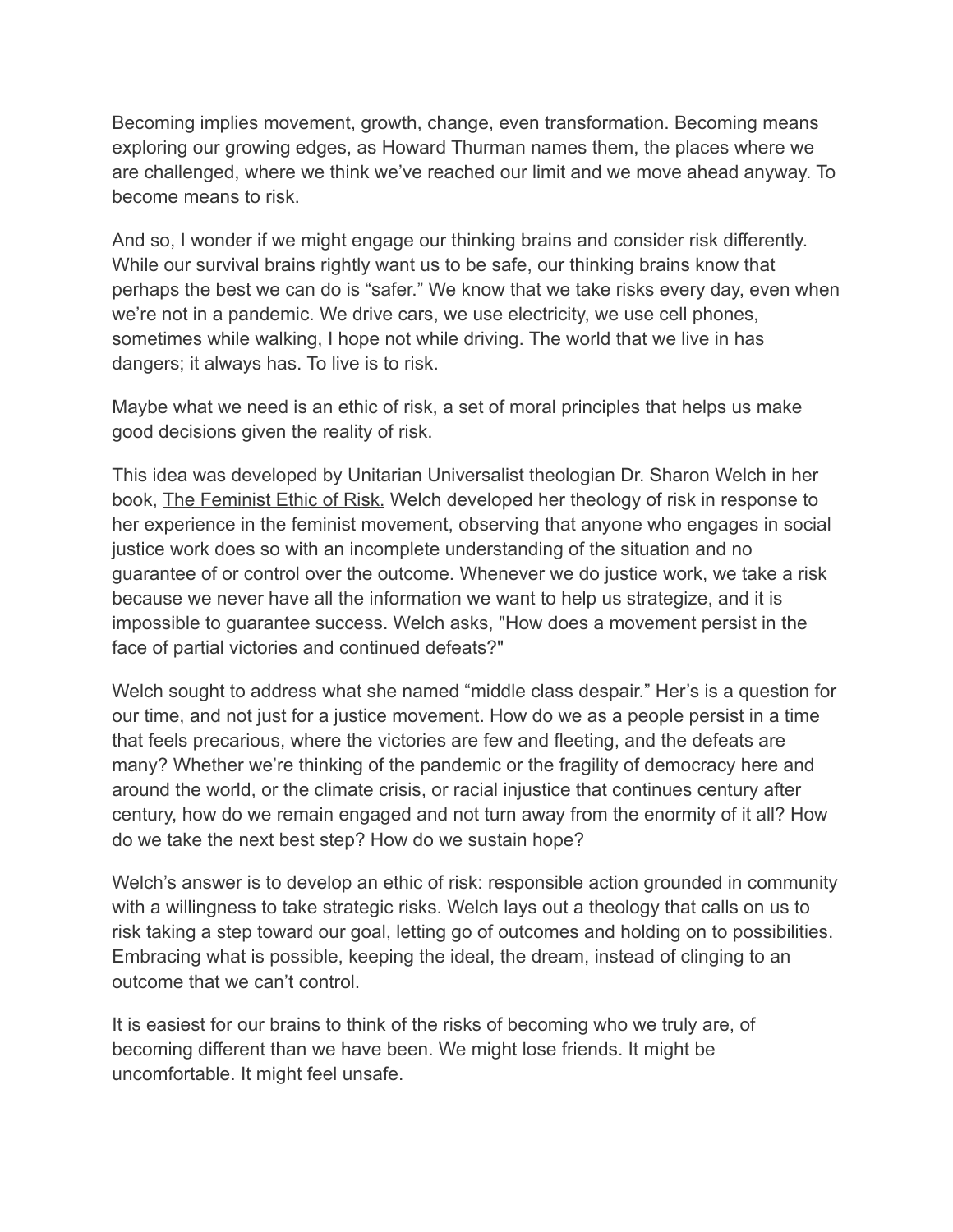We have to be intentional to remember that there are also risks to NOT becoming who we truly are, to not change when it is time to do so. We might lose the connection to our true self. We might live in despair and hopelessness, without integrity. We might become irrelevant and disconnected from others and the world.

So, Welch's theology also invites us to embrace our community, communities of memory of the past and hope for the future. And developing a community in the present that is as diverse as possible, taking the risk of bridging differences.

An ethic of risk would invite us to acknowledge that we can't control the outcome and we must take the right step anyway. An ethic of risk would invite us to let go of a limited definition of success and embrace that there are gains and defeats, and that we may never see the results of our actions. We can't ever know the outcome of our actions because of the complexity of our interconnection. An ethic of risk would invite us to move past despair and move toward hope.

If you think about it, this is exactly what COVID has invited us to do: take responsible action like wearing a mask and getting vaccinated, in community with the common good in mind, and taking strategic risks to learn new ways of connecting and of being in the world. And, when we're ready, take a leap of faith to try the next step of re-engagement.

It is also what the world situation is asking us to consider. How do we decide what responsible action is when democracy is at risk, the ideal that each person is worthy and has a voice? How much are we willing to risk in order to protect that ideal? How much will we risk in order to bring that ideal into reality? The people of Ukraine have an answer and they are risking everything. The people of Russia protesting the war are risking their lives. Those of us in the rest of the world will be asked to consider what we are willing to risk and how we share that risk, so the impacts are not disproportionate to those on the margins. In this situation, what is responsible action grounded in community? That is our global discussion and decision right now.

As Rev. Javier-Duval reminded us in our opening reading today, a faith community is also a risky place. Yes, you may find comfort and safety here and that is good. And a faith community is a place of risk because it is a place where we ask one another to make commitments. We make commitments to each other, to the institution, to our faith, to our community, and to justice. Being in a community requires the risk of relationship, the risk of change, and the risk of commitment. Once we make those commitments, we are called to take responsible action grounded in the community to make our vision come to life, our vision of an interconnected world that is loving, just and healthy. We are called to risk in service to that mission.